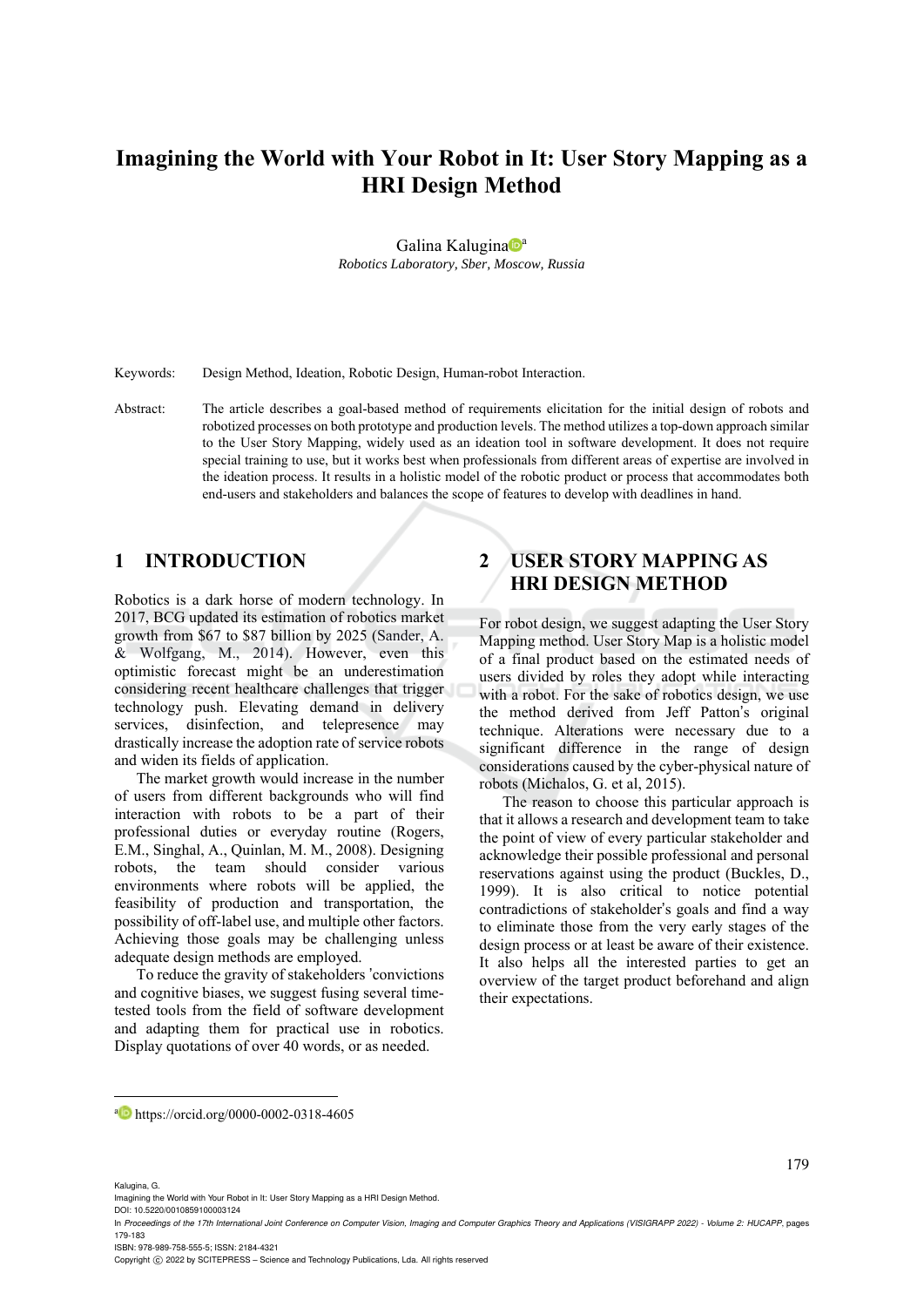#### **2.1 Overview**

The ideation part of the design process aims to develop a comprehensive model of the final product. Suggested steps are the following:

- identify user types that later will become "roles";
- assume user's personal and professional goals;
- list tasks they should perform to achieve those goals;
- define an array of features to enable performing those tasks;
- prioritize them with timeline and available resources in mind;
- set realistic expectations for the product by reducing the scope according to deadlines or technical feasibility reasons.

Since brainstorming is proven to be a highly effective problem-solving technique (Osborn A.F., 1963), the ideation process typically includes several moderated brainstorming sessions with representatives of stakeholders present along with engineers, designers, and project managers (if any). Moderator's responsibilities include:

- Writing down all the ideas from all the participants nondiscriminatory;
- Making sure participants communicate respectfully, feel like they work together toward a common goal, and have the same opportunity to share their ideas as any other
- team member to keep healthy group dynamics and facilitating performance and creativity of individuals and a group as a whole (Allport, F. H. 1920), (Carr, P. B. & Walton G. M., 2014), (Cwir, D. et al 2011), (Walton, G. M. et al, 2012);
- Introducing and enforcing a schedule: sessions would likely be lengthy so that breaks will be necessary to eliminate adverse cognitive effects of mental fatigue (Boksem, M.A.S. et al, 2005) and promote productivity;
- Directing conversations so they would be productive. Informal chats happen, but if they become distractive or unrelated to the topic, a moderator should interfere or call on break. Рeople struggle to focus when they are tired (Boksem, M.A.S. et al, 2005);
- Summarizing ideas at the beginning and the end of the sessions to maintain the context of the session;
- Preparing final deliverables.

Team members may raise valid but untimely questions, which could cause elaborate yet misdirecting debates—providing pens and sheets of paper for participants to write down their questions and concerns should help keep them from disrupting the brainstorm-like flow of the session. After all parts of the session are done, a moderator should address those notes.

Moderators can provide their ideas as any other team members, but they cannot censor suggestions of other participants in any way. Another moderator's goal is to prevent team members from assuming authority over other participants, influencing the team as a whole, and keeping others from sharing their ideas aloud (Anderson, C., & Kilduff, G. 2009).

Assumptions are written on sticky notes for convenience: placing and removing them is faster and easier than using digital stickers (Jensen M. M., et al, 2018) or editing a table. In this way, team members will not be reluctant to throw away the results of the time and effort spent on solutions that do not serve the purpose. Every session should start with a quick recap of the progress so far and end with housekeeping: removing repetitive or obsolete items. It is essential to keep in mind that similarly-worded items may have a different meaning when applied to different roles, goals, or tasks (Milicic, A., et al, 2014).

#### **2.2 Model Structure**

The model has four layers: roles, goals, tasks, and features. The advice is to work on each layer on different days to manage the mental workload of the team. That will also help to take a fresh look at every layer before starting to work.

#### **2.2.1 Roles**

"Role" is essentially a model that describes a particular subset of users, personal or professional, including people who maintain and fix robots, administer associated software, pack and move it as a physical object, and so on. Modeling roles instead of designing based strictly on testimonials of actual users helps avoid focusing on personality traits rather than actual needs. Which, in turn, may result in designing unscalable products (Cooper, A., 1999).

#### **Most common roles**

End-users, or rather, immediate users — people who will interact with a robot directly. For example, for delivery robots, those are people who retrieve or load the packages; for collaborative industrial robots, those are automated line workers; and for noncollaborative industrial robots, those are automation operators;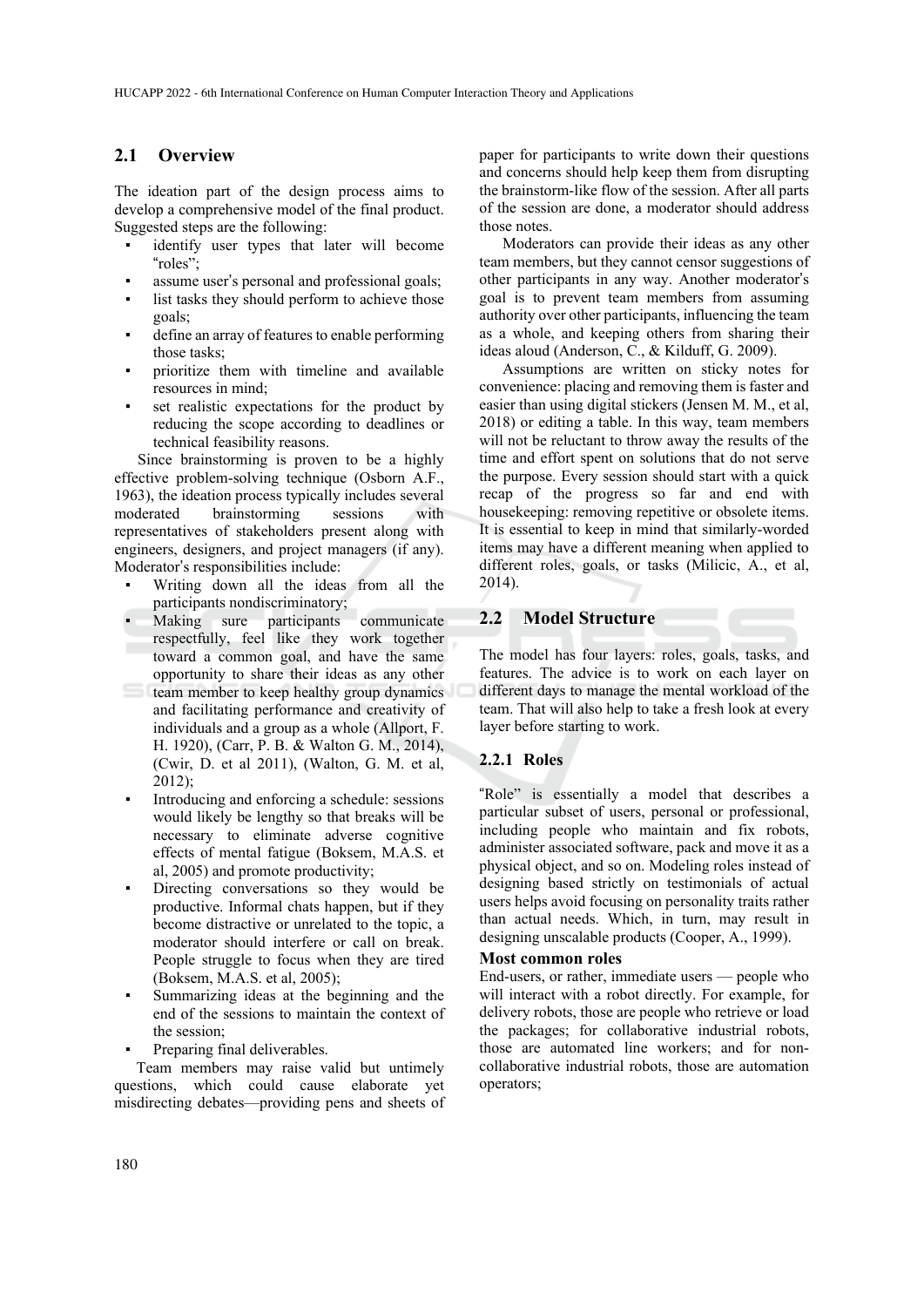- $\text{ clients}$  people who own the robot and use it to provide services to their customers;
- hardware maintenance engineers professionals who design, maintain, or fix robot's hardware;
- $softmax$  engineers professionals who develop, set up, and upgrade robot's software;
- movers people who will pack, handle and transport robots or parts to clients or servicing facilities;
- assembly line workers staff involved in the production of robots.

Additional roles for mobile robots

- bystanders people or animals who do not interact with robot directly, but may be affected by it: be startled or hurt by a moving robot, forced to change their route, or experience similar inconveniences while the robot is on the mission;
- vandals people or animals who may attack or drabble robot;
- $hackers$  people who may access robot's control system and use it for prank or attack, steal users 'personal data or gather data with robot's sensors.

Depending on the environment, more roles may be worth considering. For example, if robots are to be used in airports or high-impact international events, the roles of security inspectors would probably appear. Security consideration, in turn, may greatly influence design choices regarding the component configuration inside the robots.

#### **2.2.2 Goals**

Goals are the personal needs of people who will use, maintain or profit from a robot. It is essential to acknowledge that users 'goals in particular roles may contradict the goals of the development team or users in other roles. For example, client employees may want to maintain the existing process they are familiar and comfortable with rather than adopt a new one due to misgivings about their part in that new process, even if it will potentially reduce their workload. That occurs because people are naturally aversive toward losses, even if they are hypothetical (Kahneman, D. & Tversky, A., 1992). The development team may miss that particular factor and operate under the assumption that potential reduction of a workload is the only goal that client's employees may have.

It is also important not to confuse professional duties with personal goals and goals developers would like users to have with ones they do have. For example, keeping a healthy work-life balance or

feeling that their work matters might be a primary goal (Hu, J., & Hirsh, J. B., 2017) of customer service workers. While developers assume their primary goal is to close as many tickets as possible during their shift. Which, firstly, is not a goal but a task, and secondly, it is unlikely a primary objective of this subset of users.

Considering personal goals can potentially align the product to the needs of all potential users and avoid the risk of sabotage caused by frustration from technology Lazar, J. et al, 2006) that negatively affects the emotional comfort of users or even increases their workload.

Goals may be benign or adversarial. For example, the goal a professional might have is to appear competent (Jones E. E., Pittman T. S., 1982). This particular goal is benign regarding end-users or customer service workers and adversarial regarding vandals or hackers because their means for achieving those goals would be different. At the early stage of the design process, we should consider all of them. That will help anticipate ways robots can be damaged or misused and prevent or reduce potential harm.

### **2.2.3 Tasks**

Tasks are actions users should take to reach every particular goal. For example, to stay and keep others safe, a security official in the airport most likely would want to look inside the robot to ensure it is safe and does not carry any forbidden items inside. Close inspection of the robot and the packaging it arrived in is a task.

Goals and tasks may be confused, so it is a moderator's responsibility to avoid this confusion. For example, to feel competent, customer service workers should study instructional materials about the robot or undergo training. Feeling competent is the goal, but studying for it is a task. Instructional material for customer care specialists and means to access mechanisms of the robot for a safety inspection, on the other hand, are featured.

#### **2.2.4 Features**

Features are tools we can provide users to help them complete their tasks and achieve goals with the robot. For purposes of robotics, we recommend keeping features at the bird-eye view and leave it to designated professionals to define the scope of every particular feature and develop user stories, if needed. For example, in software development, features can be zoomed in to "upload image via web-link" or "sign-in with Facebook." However, when it comes to robotics,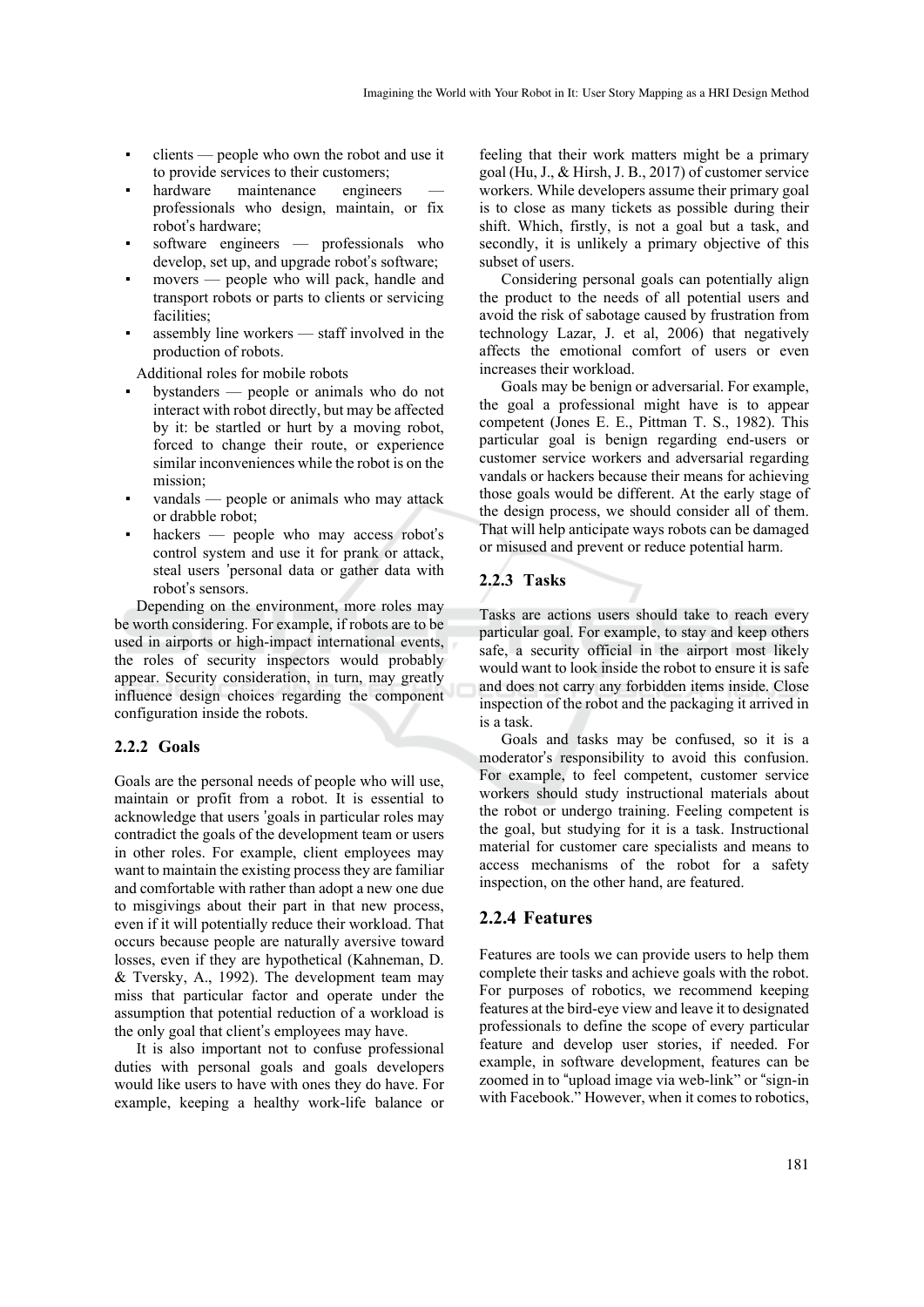it is best to leave it at "mobile app" as a feature for the "summon the robot" task or "joystick" as the feature for "create an initial map of the floor" task. Otherwise, design sessions may take an excessive amount of time and result in unintelligible deliverables.

Designing end-to-end robotized processes, the team should treat features as not functions of the device per se but as tools designed to perform tasks. Hence, user manuals, safety guidelines, third-party contracts (e.g., branding and logistics), spare parts, tools, and transportation boxes are all the features to be considered. The feasibility of disassembly for storage and transportation may be critical for sizable robots, although it is not vital for smaller ones.

#### **3 RESULT PROCESSING**

#### **3.1 Revisions**

It is best to read aloud the entire wall of stickers wrapping up sessions and after every break to eliminate contextual duplicates; otherwise, the team may end up repeating themselves and unnecessarily extending their workload. It is perfectly normal for some roles to have similar goals; the same tasks can be performed to achieve different goals. If there are duplicates, it is recommended to remove the corresponding extra stickers from the wall. It may result in a lacking model for a particular role, but overall it will be reduced to necessary yet fully comprehensive.

#### **3.2 Triage**

The number of features the team can come up with might be unrealistic to implement. Prioritizing them is essential in terms of getting actionable results. The simplest way to approach prioritization is to do it iteratively, starting with removing features that the team agreed not to implement and range the rest of them by priority  $(1, 2, 3)$  or red, yellow, green). The last stage of prioritization our team calls "to draw a thick black line." It is an imaginary line on the wall of stickers symbolizing a deadline or reasonable scope for a prototype if time is not an issue. Features that cannot be implemented before the deadline or not crucial to a prototype, starting with low-priority ones, go below the line. That will leave the team with an image of an achievable result.

#### **3.3 Deliverables**

Moderator makes sure the entire wall of stickers is digitized as an excel table or any other document and

sent over to all contributors when the process is fully complete. Contents of table cells may occur as ready for development or require additional research and outside consulting. However, the final document is a convenient reference to get back to if design and development go off track.

### **4 PRACTICAL APPLICATION**

The altered USM method has proven suitable for generating product requirements for various robots and robotized processes. It may be instrumental in facilitating the ideation process resulting in a holistic model of the final product.

#### **4.1 Outcome Analysis**

Nevertheless, other outcomes are possible, such as the discovery of weak links in the initial idea. According to empirical data, two major potential issues could be discovered while analyzing the model: first, a robot is not the most feasible solution for achieving a majority of listed goals; second, too much is unknown implementation-wise.

- The majority of features are not directly related to robots.
- The number of non-robotic features that would successfully cover all listed tasks may equal or overweigh exclusively "robotic" ones. It does not necessarily mean the cost or quality of robotic and non-robotic solutions will be the same, but it calls for more profound product-related research. However, in some cases, a robot indeed is not the most feasible solution in a particular situation. Addressing those issues in the early stages of a project may help to advocate for a robotic solution competently or avoid predicaments related to a robot's practical application later on.
- The overall level of uncertainty is too high.
- Suppose most features require additional research or outside consulting. It may signify that the current level of technology is not there yet, or the skillset of the existing team does not cover the majority of work to be done. Understanding either factor early on may provide valuable insights and help to acknowledge nonobvious obstacles on the way toward the initial goal.

#### **4.2 Considerations and Limitations**

Even though the altered USM performs well during gathering product requirements, it has its constraints.